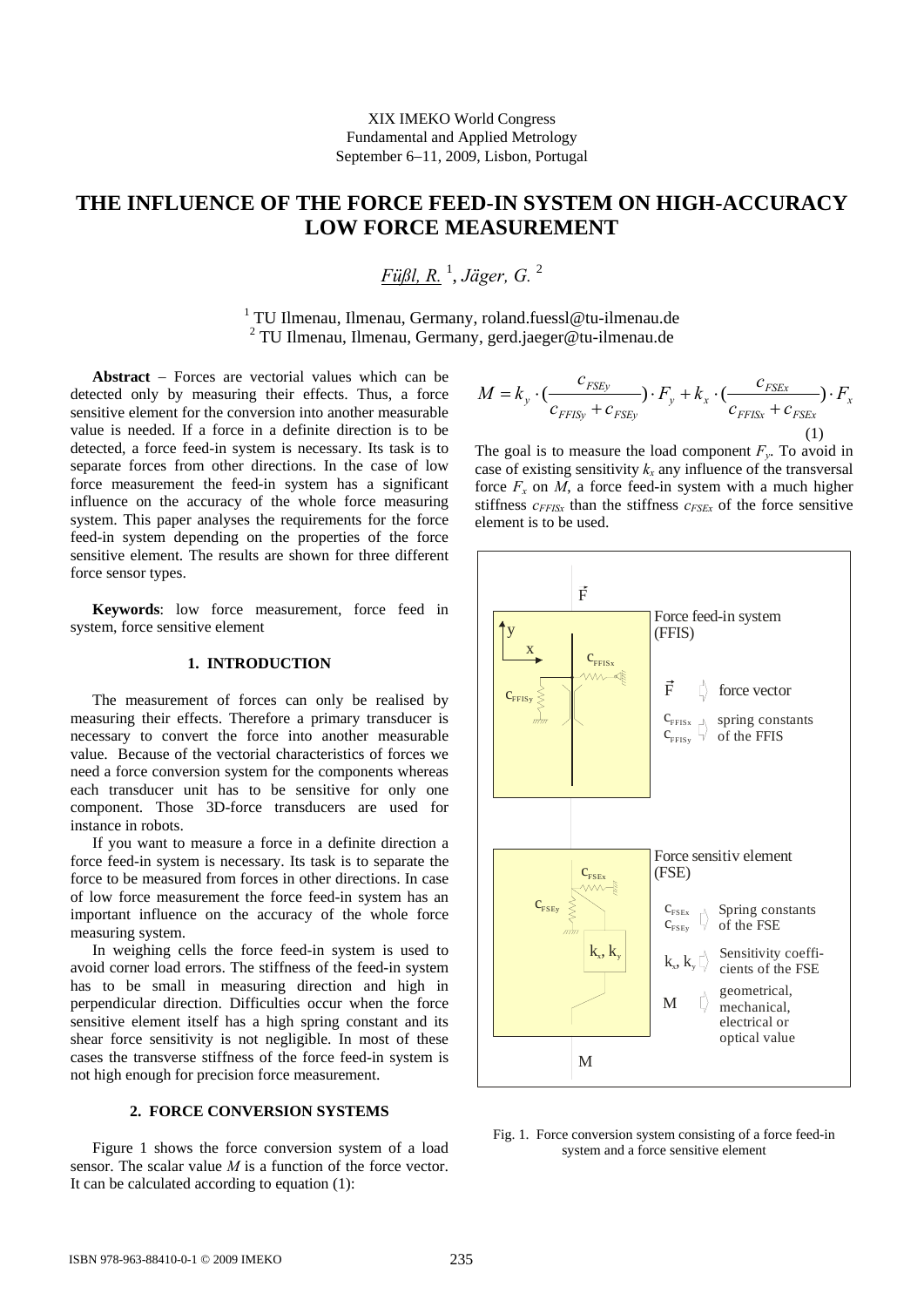It can be a problem, especially when the stiffness  $c_{FSEx}$  of the force sensitive element is very high itself. Furthermore the parasitic stiffness  $c_{FFISv}$  of the force feed-in system has to be as small as possible.

The paper will show these relations for three kinds of load cells. There will be analysed an electromagnetic force compensation system, a photo-elastic force sensor [1] and an interference-optical load cell.

# **3. ELECTROMAGNETIC FORCE COMPENSATION**

The electromagnetic force compensation is a very suitable measurement principle for load cells or electronic scales in the highest accuracy class [4]. With this principle the load to be measured is compensated by an electromagnetically generated force (Fig. 2). A compensation coil is inserted in a permanent magnetic field. By means of an optoelectronic position sensor the coil position is controlled. When the load changes a closed loop current control system keeps the coil in zero position. The current is directly proportional to the load. Its value is digitalized and sent to a digital signal processing unit.



Fig. 2. electromagnetic force compensation

The relation between the force and the current is based on the Lorentz force law:

$$
\vec{F} = q\vec{E} + q(\vec{v} \times \vec{B})
$$
 (2)

In this equation the first summand describes the electric force. In electromagnetic force compensation systems the second part gives the magnetic force. When a wire carrying an electrical current is placed in a magnetic field, each of the moving charges, which comprise the current, experiences the magnetic Lorentz force, and together they can create a macroscopic force on the wire. In case of a curved wire (coil) in a constant magnetic field the magnetic Lorentz force is given by equation (3):

$$
\vec{F} = I \oint d\vec{l} \times \vec{B} \tag{3}
$$

If the path of integration (coil wire) does not change its length, the force is directly proportional to the current. That means that cross motions of the coil have no influence on the current-force conversion. Regarding to equation (1) the cross spring constant *cFSEx* of the force sensitive element (coil-magnetsystem) and the sensitivity coefficient  $k_x$  are theoretically zero. That's why the requirements regarding to the cross stiffness  $c_{FFISx}$  of the force feed-in system are not so critical. On the other hand the spring constant  $c_{FSEV}$  and the sensitivity coefficient  $k<sub>v</sub>$  of the force sensitive element in measurement direction are very high, they depend on the closed-loop gain of the control system. That means that the parasitic spring constant  $c_{FFISv}$  of the force feed-in system is in most cases negligible. These are reasons for the high accuracy of electromagnetic force compensated load cells or balances.

#### **4. PHOTO-ELASTIC FORCE SENSOR**

Mechanical forces can be sensed over a very broad input range (10 nN up to 100 kN) with high resolution and linearity by applying the photo-elastic effect in small solidstate lasers (diode-pumped Nd:YAG crystals) [1].



Fig. 3. Minimal configuration of the laser force sensor [1]

The input force vector modulates the optical frequency of the laser crystal (Fig. 3, Fig. 4). For an elastic, mechanically homogeneous laser crystal, the birefringence induced by a radial force  $F_{sy}$ , leads to a change of the optical difference frequency *Δν* between the two polarized modes given by:

$$
\Delta v = v_1 - v_2 = K_a \frac{C \cdot F_{sy}}{\lambda \cdot l \cdot d} \tag{4}
$$

Where *l* is the length of the crystal and *d* its diameter, *λ* the laser wavelength and *C* is the optical stress coefficient that characterizes the photo elastic crystal  $K_a$  is a coefficient,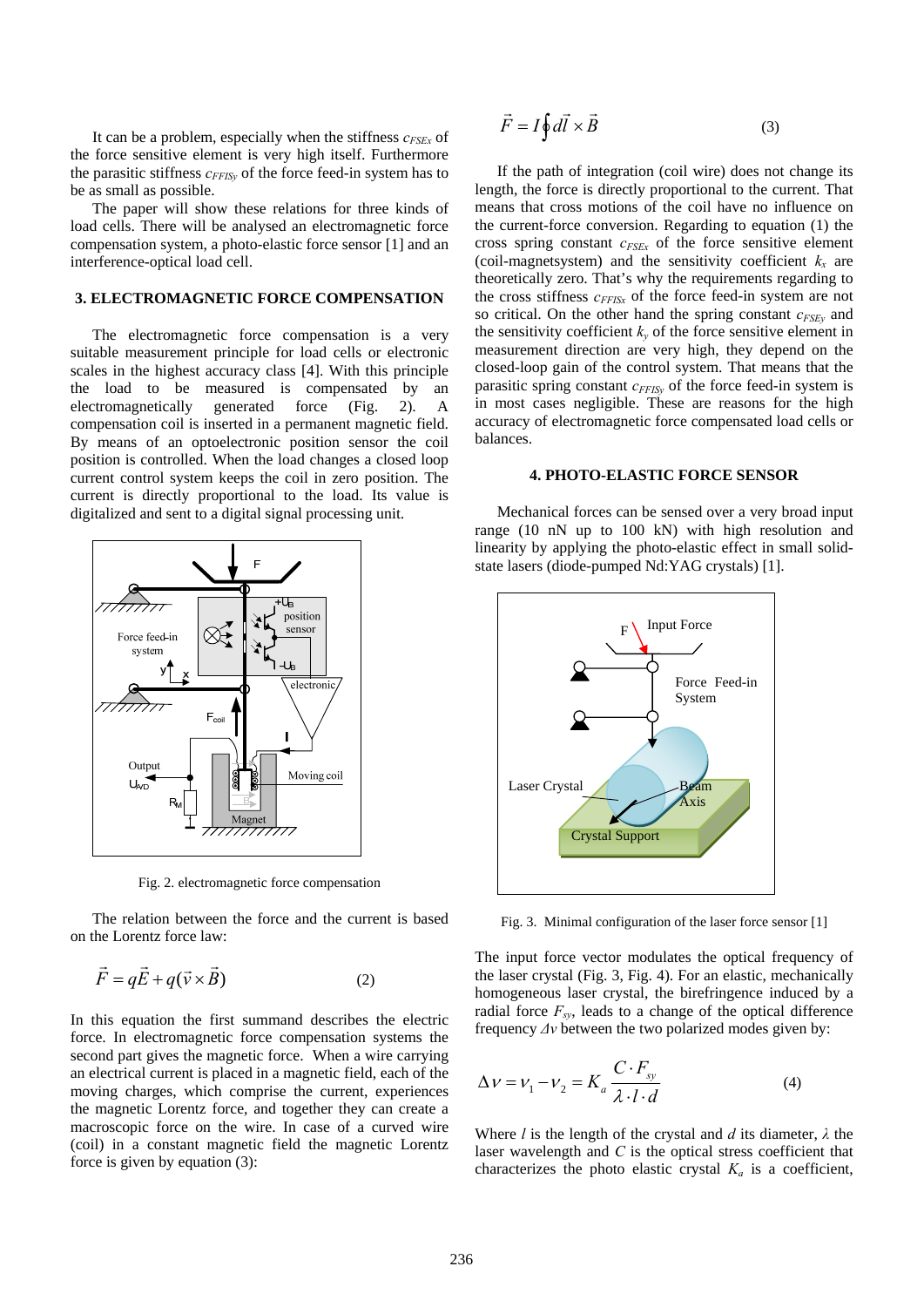which depends on the shape of the crystal and the geometrical alignment.



Fig. 4. Signal conversion of the laser force sensor

 In praxis we have to consider the influence of tangential forces  $F_{sx}$  too. The reason is a not ideal force feed-in system that avoids tangential forces. The tangential force  $F_{sx}$  acting on the laser crystal is given according to equation (1):

$$
F_{sx} = \left(\frac{c_{FSEx}}{c_{FFISx} + c_{FSEx}}\right) \cdot F_x \tag{5}
$$

This force causes sheer stress in the laser crystal which also results into a change of the optical difference frequency. The tangential force  $F_{sx}$  can only made small if the spring constant  $c_{FFISx}$  of the force feed-in system is much higher than the spring constant  $c_{FSEx}$  of the laser crystal. In praxis it's very difficult because of the stiffness of the crystal is very high itself. Using this sensor as a balance a sub scale pan as force feed-in system is necessary. It ensures avoiding tangential forces on the laser crystal.

# **5. INTERFERENCE-OPTICAL LOAD CELL**

The interference-optical load cell (Fig.5) is able to solve this measuring problem by combining a quartz glass deformation body as force feed-in system and force sensitive element with a high-resolution laser interferometer, [2], [3]. The force to be measured induces a deflection of the parallel quartz spring system. The deflection is measured by the interferometer. The laser illumination is realised by means of monomode fibre optics. So we have the force feedin system and the sensitive element in one element and no separate spring constants. The spring constant  $c_{FSEx}$  is much higher than the spring constant  $c_{FSEv}$ .

The deflection  $y_f$  in measurement direction is given by:

$$
y_f = \frac{F_y \cdot l^3}{2 \cdot E \cdot b \cdot h^3} \tag{6}
$$

In equation (6) *E* represents the Young's modulus of the quartz material, *b* is the width, *h* is the thickness and *l* the length of the quartz leaf springs.

The deflexion in *x* direction due to  $F_v$  can be calculated as follows:

$$
x_f = \frac{3 \cdot F_y^2 \cdot l^5}{20 \cdot E^2 \cdot b^2 \cdot h^6} \tag{7}
$$

The deflection in *x*-direction leads to nonlinearity in the spring characteristic which was in the realised sensor less than  $10^{-5}$ .



Fig. 5. Interference optical load cell

The laser interferometer is only sensitive in measurement direction. That's why deflections of the parallel spring in *x*-direction don't directly result in changes of the measurement value *M.* But there appears a cross coupling effect in case of existing forces  $F_v$  and  $F_x$ . If the sensor is used for weighing tasks this effect is negligible because of the high stiffness of the parallel spring in *x*direction.

The advantage of the interference-optical sensor for force measuring tasks is the possibility of measuring forces in any kind of direction. Cross coupling effects of the gravity force are to be considered in a correction.

The test results obtained with the optical interference weighing cell have shown that it is possible to achieve error limits  $<$  1mg (the corner load error was less than 0.5 mg) by load ranges up to 10 g and measuring times below 0.6 s by applying a well thought-out primary transducer design in combination with a powerful miniature interferometer and an optimized signal processing.

### **6. CONCLUSIONS**

When measuring small forces with low measuring uncertainty it is very important to consider the force feed-in system and the force sensitive element as a complete system. Its metrological properties depend significantly on the several stiffness constants and the quality of the elastic